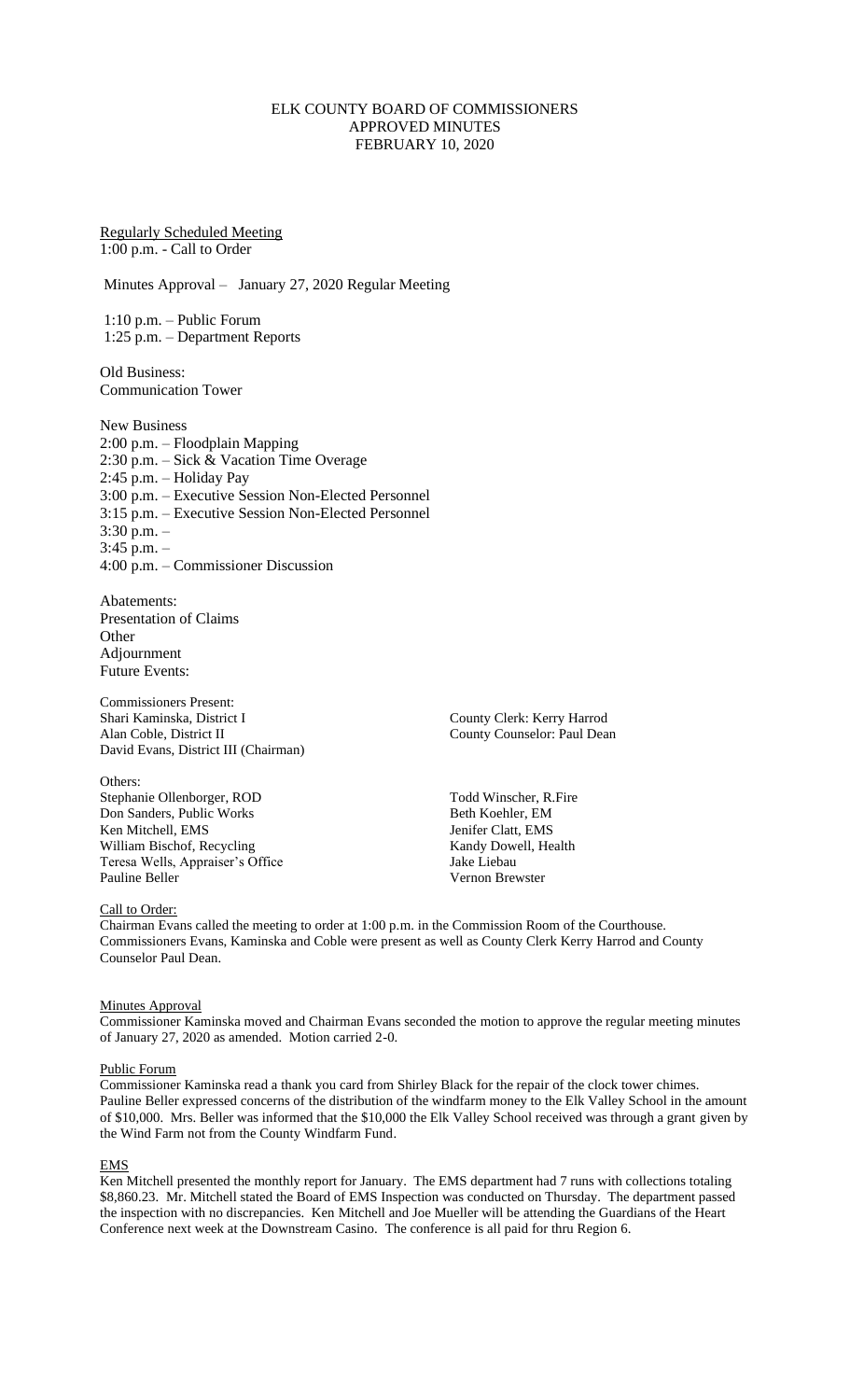# Register of Deeds

Stephanie Ollenborger handed in the monthly report for the month of January. They had a total of 57 instruments recorded and a total deposit of \$2,877.50.

# Rural Fire

Todd Winscher stated he will be attending a class in Oklahoma City over how to contain a scene and other important issues. The class is at no expense of the County. The new 6x6 is painted and waiting on wiring. Mr. Winscher stated the Longton Fire Barn addition will be started within the next 2-3 weeks.

# Emergency Management

Beth Koehler stated the Active Shooter Class will be held February 21, 2020 from 9:00 a.m.-1:00 p.m. at the Courthouse. Commissioner Kaminska moved and Commissioner Coble seconded the motion to compensate employees for 4 hours for attending the Active Shooter Class on February 21, 2020. Motion carried 3-0. Mrs. Koehler will be attending the Flooding Outlook Seminar in Topeka next Tuesday.

# **Sheriff**

The Sheriff's Office would like to expand the E911 Dispatch System from one hundred users to over one hundred users to accommodate all the Elk County users. This will be an additional \$55.00 a month service which the Sheriff, EMS and Rural Fire split. Commissioner Kaminska moved and Commissioner Coble seconded the motion to upgrade the E911 Dispatch System to over one hundred users for an extra cost of \$55.00 a month. Motion carried 3- 0.

# Communication Tower

Beth Koehler stated the County did get the frequencies for the Northeast Tower and the combiner has been ordered. Mrs. Koehler has been coordinating to get the radios programmed while waiting on the combiner to arrive.

# Public Works

### Road

Don Sanders presented paperwork for the Federal Fund Exchange. Commissioner Kaminska moved and Commissioner Coble seconded the motion to sign the request for Federal Fund Exchange in the amount of \$32,640. Motion carried 3-0.

Mr. Sanders presented the Agreement for the Signage Project through KDOT which is 100% paid for. Commissioner Coble moved and Commissioner Kaminska seconded the motion to sign the Agreement for the Signage Project for the RS roads. Motion carried 3-0.

Mr. Sanders will be in contact with Wes Kelly regarding hauling rock for the County.

Road signs are being vandalized and stolen. The County is required by law to maintain these signs and it is becoming very costly to keep up with replacing these signs. This is a tax payer's expense.

There has been eleven beaver trapped within the last six months. This is an effort to keep the tubes clear and keep the water off the roads.

Mr. Sanders will be at the Grenola City Council meeting this Thursday and the Elk Falls City Counsel meeting this evening to discuss chip seal projects and roads.

Maintenance A mold test has been conducted in the courthouse basement. Some mold was detected but nothing extensive.

# Floodplain Mapping

Beth Koehler and Don Sanders attended a Floodplain Training session in Fredonia regarding how the mapping and insurance worked. They stated it was very informational. Mrs. Koehler and Mr. Sanders also attended a meeting in Howard regarding the Verdigus River Mapping session. Countywide maps are still being worked on at this time.

# Sick & Vacation Time Overage

Kerry Harrod stated two employees are over the maximum amount in sick and vacation time. Ms. Harrod would like to have this issue resolved by the Commission.

# Holiday Pay

Kerry Harrod would like to review Section 50 of the policy handbook regarding the 90-day waiting period for new hires to receive holiday pay. Commissioner Kaminska moved and Commissioner Coble seconded the motion to amend Policy 50 in the overview to state; further with the exception of holiday pay, benefits and leave are not available for new hires until said employee has been employed and worked during the first 90 days. Motion carried 3-0.

### Executive Session 2:05 p.m.

Commissioner Kaminska moved and Commissioner Coble seconded the motion to go into executive session to discuss non-elected personnel for 10 minutes with Kerry Harrod, Don Sanders and Paul Dean present. Motion carried 3-0.

Back in session. No action taken.

# Executive Session 2:20 p.m.

Commissioner Kaminska moved and Commissioner Coble seconded the motion to go into executive session to discuss non-elected personnel for 15 minutes with Kerry Harrod, Rachel Ware and Paul Dean present. Motion carried 3-0.

Back in session. No action taken.